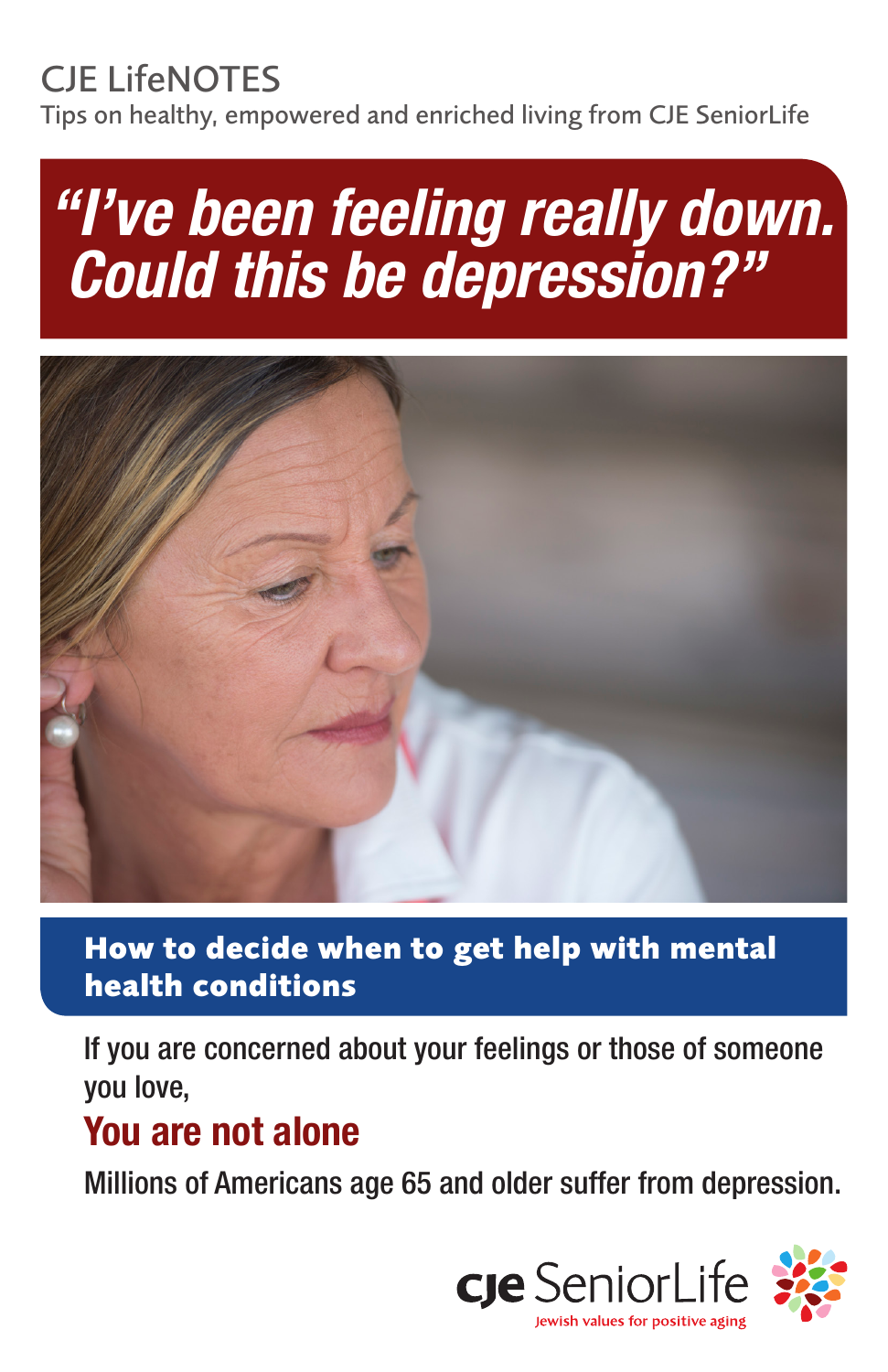## Where to Start

Depression is common at every age. Older adults managing chronic health conditions, loss of a spouse or partner, retirement, financial changes, caregiving, moving or countless other challenges are at risk of depression.

#### Signs and symptoms of depression may include:

- Irritability or getting easily frustrated
- Feeling sad, empty or hopeless
- Difficulty making decisions
- Feelings of guilt or worthlessness
- Changes in appetite or sleep
- Loss of interest in activities that are usually enjoyed
- **Isolation**
- Difficulty concentrating
- Frequent thoughts of dying or suicidal thoughts
- Increased use of drugs and alcohol

If you recognize these symptoms in yourself, please know that you are not alone, and there are people who want to help you feel better. When these symptoms are ongoing, or interfering with daily life, it may be time to reach out for help.

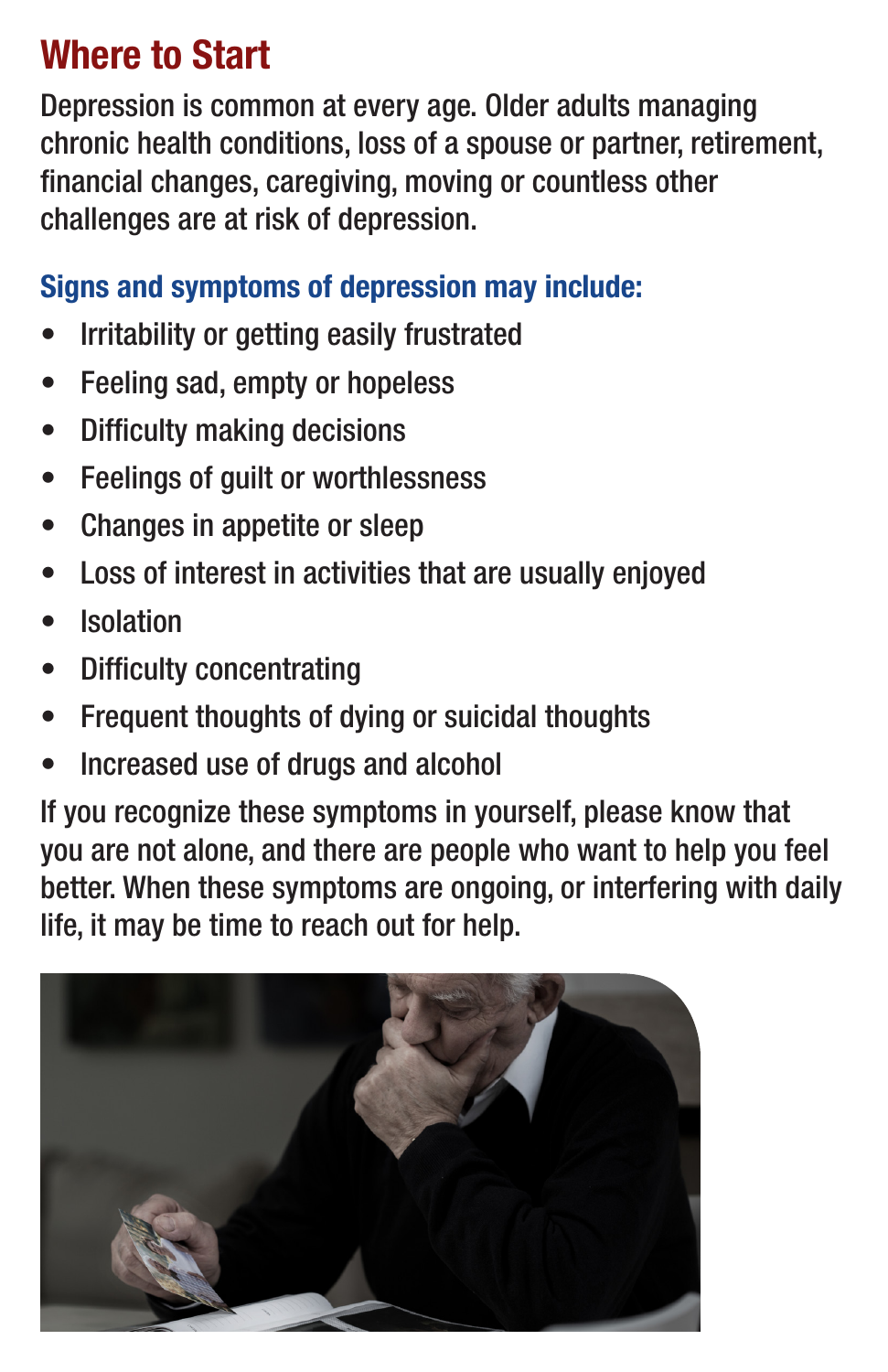

If you recognize these symptoms in a friend or relative, it is not always easy to know how to be most supportive. Here are some simple guidelines.

| Do Say:                                                                                                                                                                                                                                                                                                   | Don't Say:                                                                                                                                                                                                                                                                                  |
|-----------------------------------------------------------------------------------------------------------------------------------------------------------------------------------------------------------------------------------------------------------------------------------------------------------|---------------------------------------------------------------------------------------------------------------------------------------------------------------------------------------------------------------------------------------------------------------------------------------------|
| I'm here for you.<br>You are not alone in this.<br>You are important to me.<br>I won't assume I can<br>understand what you're<br>feeling, but I do care and<br>want to be here for you.<br>• Can I help you find a<br>professional to talk to?<br>This is not your fault.<br>If you don't feel like going | This is just part of getting<br>older.<br>No one ever said life was<br>$\bullet$<br>fair.<br>Stop feeling sorry for<br>$\bullet$<br>yourself.<br>Snap out of it.<br>You just need a more<br>$\bullet$<br>positive attitude.<br>It could be worse.<br>$\bullet$<br>You don't look depressed. |
| out, would you like it if I<br>came over?<br>What can I do for you?                                                                                                                                                                                                                                       | Just get over it.<br>$\bullet$<br>Things aren't that bad.                                                                                                                                                                                                                                   |
| $\mathbf{r}$ is the contract of $\mathbf{r}$                                                                                                                                                                                                                                                              |                                                                                                                                                                                                                                                                                             |

Depression may present itself differently in every person. If you experience any of these depressive symptoms, it is a good idea to talk to your healthcare provider or a mental health professional.